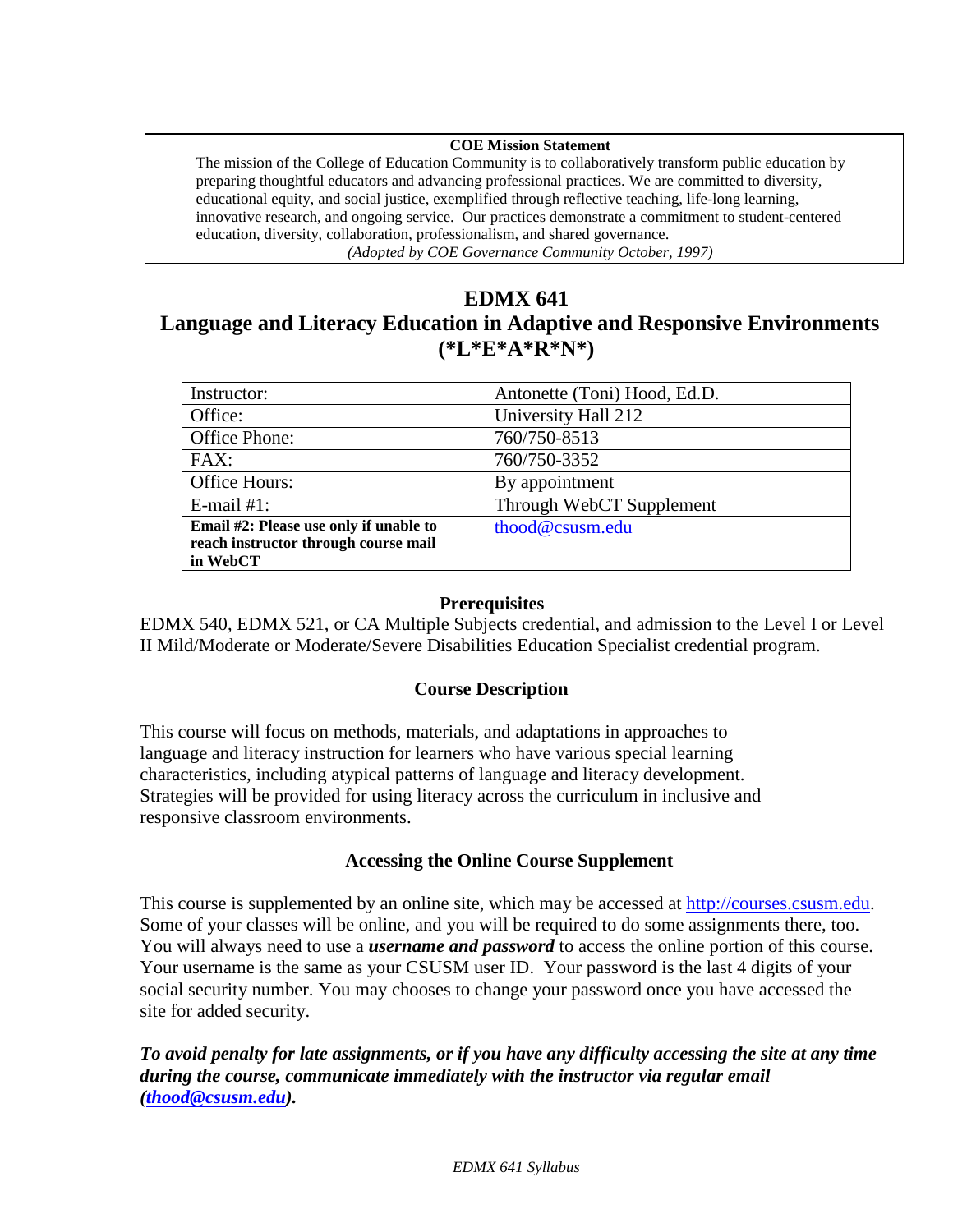### **Infused Competencies**

## **Authorization to Teach English Learners**

This credential program has been specifically designed to prepare teachers for the diversity of languages often encountered in California public school classrooms. The authorization to teach English learners is met through the infusion of content and experiences within the credential program, as well as additional coursework. Students successfully completing this program receive a credential with authorization to teach English learners.

( "Authorization to Teach English Learners Competencies" approved by CCTC - SB 2042 Program Standards, August 2002)

### **Special Education**

Consistent with the intent to offer a seamless teaching credential in the College of Education, this course will demonstrate the collaborative infusion of special education competencies that reflect inclusive educational practices.

### **Technology**

This course infuses technology competencies to prepare our candidates to use technologies, emphasizing their use in both teaching practice and student learning. Candidates are expected to use technology as part of their professional practice, as well as to research the topics discussed in this course.

### **Students with Disabilities Requiring Reasonable Accommodations**

Students are approved for services through the Disabled Student Services Office (DSS). This office is located in Craven Hall 5205, and can be contacted by phone at (760) 750-4905, or TTY (760) 750-4909. Students authorized by DSS to receive reasonable accommodations should meet with their instructor during office hours or, in order to ensure confidentiality, in a more private setting.

# **COE Attendance Policy**

Due to the dynamic and interactive nature of courses in the College of Education, all students are expected to attend all classes and participate actively. At a minimum, students must attend more than 80% of class time, or s/he **may not receive a passing grade** for the course at the discretion of the instructor. Individual instructors may adopt more stringent attendance requirements. Should the student have extenuating circumstances, s/he should contact the instructor as soon as possible.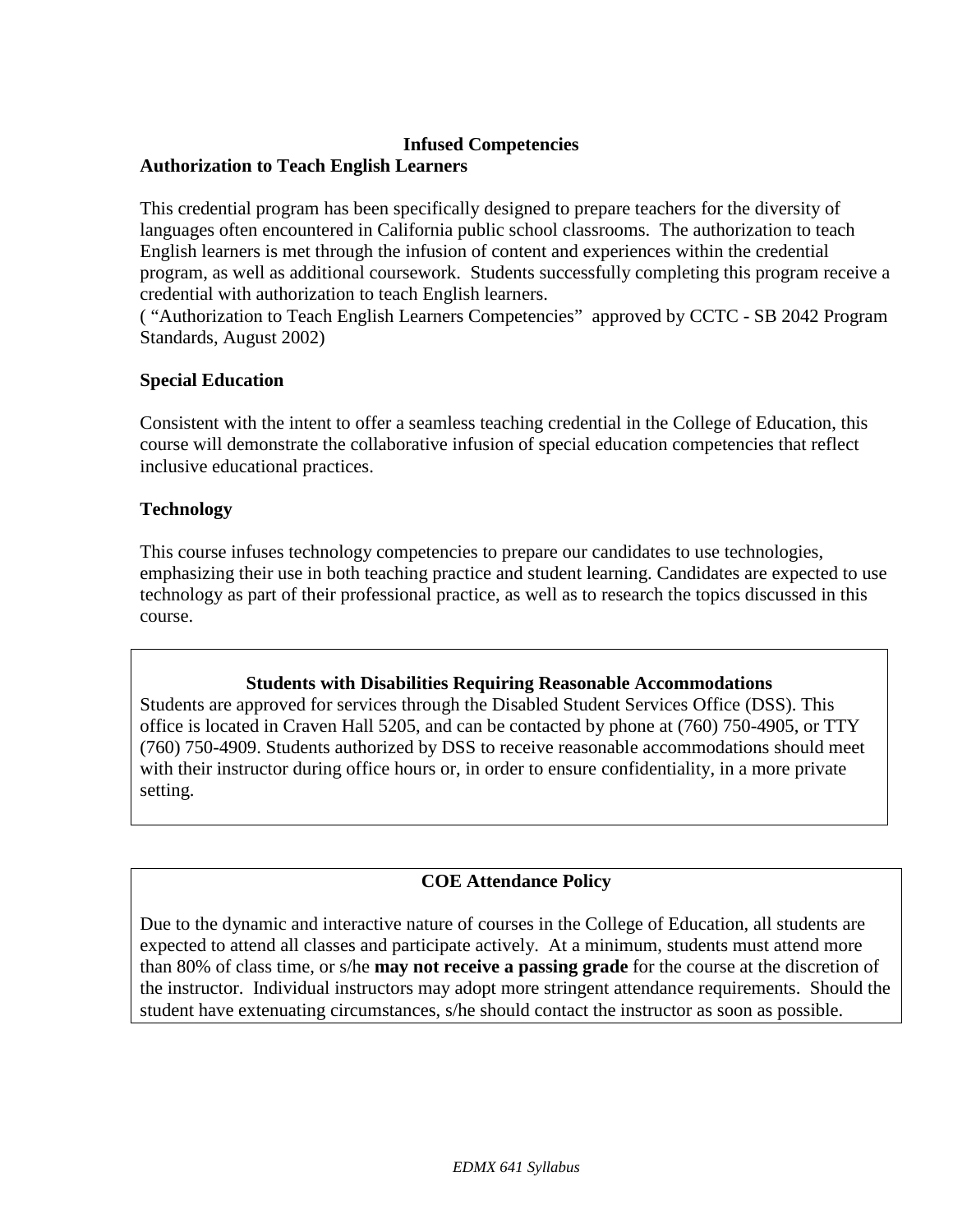# **The EDMX 641 Online Graduate Course Attendance Policy**

EDMX 641 is a graduate course that is conducted partially online. It carries the same responsibilities for graduate level work as any fully campus-based class. Candidates taking this course for an Education Specialist credential are expected to attend class (at least 3 hours per online class).

The online analog of class attendance is comprised of composing and submitting Reading Comments in the Private Mail system to the instructor on a weekly basis; Class discussion on topics as shown by postings to the Discussion Board for each of the scheduled online sessions; and visits to various sites provided by the instructor and/or class members (as recorded by the automatic function of the system where each time a participant enters and leave the online class, date and time are recorded).

The time commitment for such preparation at the graduate school level is typically calculated as about 2-3 hours of study time for each hour of credit each week--that translates to about 4-6 hours per week of preparation time for a 3-credit-hour class.

The emphasis in EDMX 641 is on outcomes. The COE Attendance Policy (adopted in 1992) is that credential candidates must attend 80%-100% of their class sessions in order to receive credit toward their credential. Thus, if there is no substantial evidence documenting online participation at the 80- 100% level, then the candidate may not receive a passing grade (no matter how excellent the actual outcomes are).

For EDMX 641 online, the following guidelines will apply:

If attendance is less than 59%, the grade is an F.

If attendance is between 60-69%, then the highest grade the participant can earn is a C.

If attendance is between 70-79%, then the highest grade the participant can earn is a B.

If attendance is between 80-100%, then the highest grade the participant can earn is an A.

# **Professional and Administrative Requirements**

- Attend and participate in all class sessions, be on time, stay for the entire session, and contact the instructor and a classmate when you must miss all or part of class. Missed classes are absences, and can't be made up.
- Always use "person-first" language (e.g., use "student with autism" rather than "autistic student").
- Word process and keep copies of all written work (for potential use as professional portfolio entries).
- For full credit, assignments are due on or before the date indicated on the syllabus.
- Demonstrate positive interpersonal skills with classmates and guests.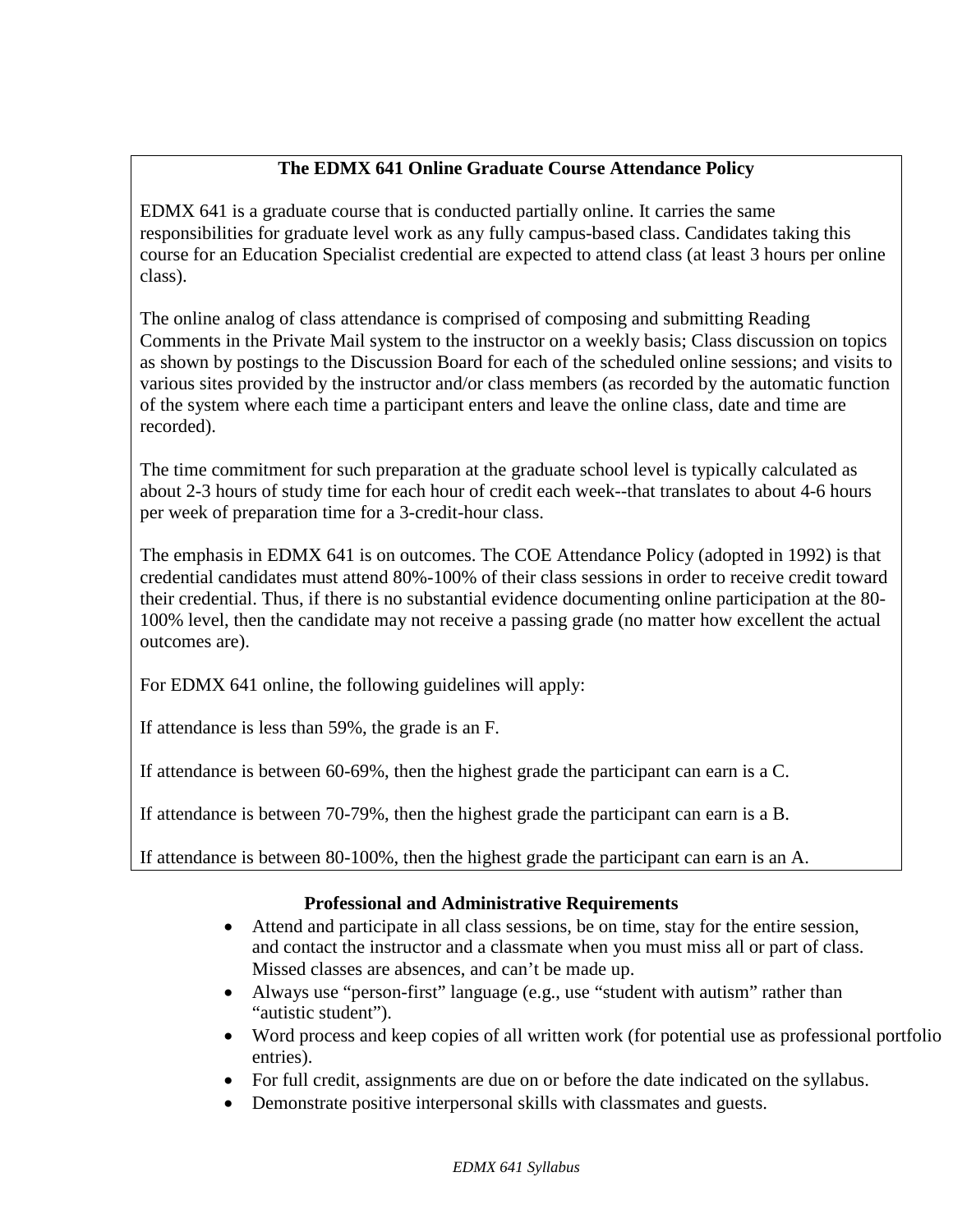- This is a one-semester course, and must be completed by May 12, 2003.
- Any time you have questions or concerns, please contact your instructor immediately.

# **Required Texts and Web Sites**

- 1. Choate, J. S. (2000). *Successful inclusive teaching: (3rd ed.).* Needham Heights, MA: Allyn and Bacon.
- 2. Curriculum Development and Supplemental Materials Commission (1999). *Reading/Language Arts Framework for California Public Schools.* California Department of Education.
- 3. Lenski, S., Wham, M., and Johns, J. (1999). *Reading and learning strategies for middle and high school students*. Dubuque, IA: Kendall/Hunt.
- 4. NCCSE or SDCOE Special Education Forms Manual
- 5. Council for Exceptional Children Website: [www.cec.sped.org](http://www.cec.sped.org/)
- 6. CSUSM RICA Information Page:<http://courses.csusm.edu/educ496aq/csusm.rica.htm>
- 7. Literacy Link:<http://www.csusm.edu/literacy/>
- 8. Reading Instruction Portfolio: <http://www.csusm.edu/Quiocho/rip.html>

### **Recommended**

- 1. American Psychological Association (2001). *Publication manual of the American Psychological Association (5th ed.).* Washington, D.C.: Author. (a.k.a. "The APA Manual")
- 2. Cary, S. (1997) *Second language learners.* York, ME: Stenhouse.
- 3. Cunningham, P. (2000). *Phonics they use: Words for reading and writing.* New York: Longman.
- 4. Johns, J. L. (2001). *Basic Reading Inventory: Pre-primer through grade twelve and early literacy assessments (8th ed.).* Dubuque, IA: Kendall/Hunt.
- 5. Manning, M., Manning, G. & Long, R. (1994) *Theme immersion: Inquiry-based curriculum in elementary and middle schools.* Portsmouth, NH: Heinemann.
- 6. Rhodes, L. & Dudley-Marling, C*.* (1996). *Readers and writers with a difference (2nd ed.).*  Portsmouth, NH: Heinemann.
- 7. Taberski, S. (2000). *On solid ground: Strategies for teaching reading K-3.* Portsmouth, NH: Heinemann.
- 8. Tompkins, G.E. (2001). *Literacy for the 21st century: A balanced approach.* Upper Saddle River, NJ: Merrill.
- 9. Walter, T. (1996). *Amazing English: How-to handbook*. Reading, MA: Addison-Wesley
- 10. Wilde, S. (1992). *You kan red this*. Portsmouth, NH: Heinemann.

# **Other Texts You Might Find Useful**

\*Allen, Janet. (1999). *Words, Words, Words: Teaching Vocabulary in Grades 4-12.* York, Maine: Stenhouse.

\*California Dept. of Education (2000). *Strategic Teaching and Learning: Standards-Based Instruction to Promote Content Literacy in Grades 4-12*.

\*Herrell, Adrienne L.(2000). *Fifty Strategies for Teaching English Language Learners.*New Jersey: Prentice-Hall.

\*Schoenbach, Ruth, et al. (1999). *Reading for Understanding: A Guide to Improving Reading in Middle and High School Classrooms.* San Francisco: Jossey-Bass.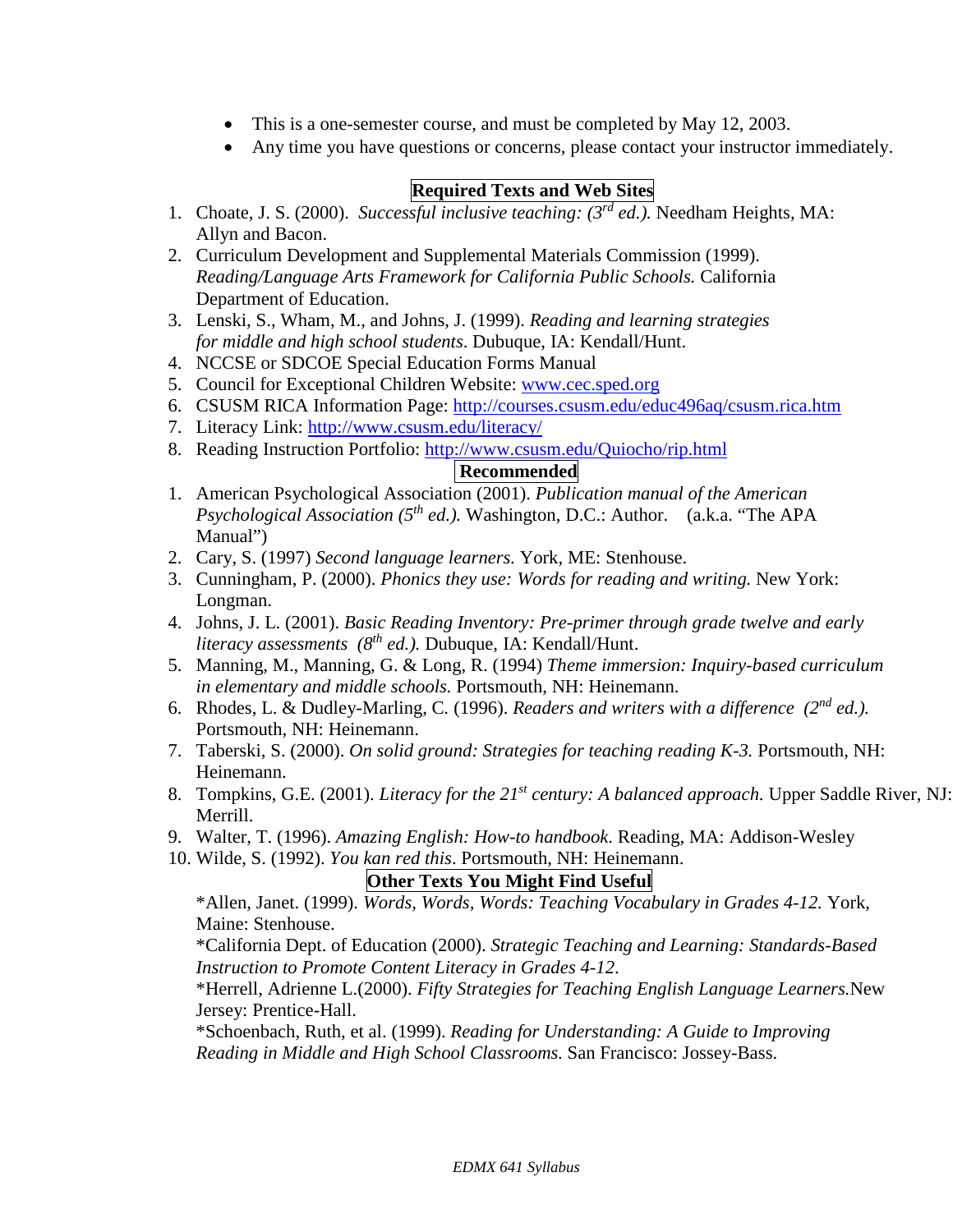#### **Children's Books (not required)**

The following is a list of books that may be shared in class. While purchase of these books is not required, they are among the many books and stories that illustrate the power of using children's literature in classrooms of students at all levels – even in teacher credential programs! Several of the books could be used thematically to represent learners who struggle with language and literacy. These books are generally available at your local library, or you may want to purchase them for your personal or professional library.

| Abeel, S.    | <b>Reach for the Moon</b>      |
|--------------|--------------------------------|
| Bunting, E.  | <b>The Wednesday Surprise</b>  |
| Carroll, L.  | <b>Jabberwocky</b>             |
| Giff, P.     | Today Was a Terrible Day       |
| Levine, E.   | <i>I Hate English</i>          |
| Mosel, A.    | Tikki Tikki Tembo              |
| Polacco, P.  | <b>Thank You, Mr. Falker</b>   |
| Whiteley, O. | <b>Opal: The Journal of an</b> |
|              | <b>Understanding Heart</b>     |
| Young, E.    | <b>Seven Blind Mice</b>        |
| Tsuchiya, Y. | <b>Faithful Elephants</b>      |

#### **Activities And Methods For Realizing Course Objectives**

|            | guest speakers class discussions |
|------------|----------------------------------|
| group work | observation of students          |
| lectures   | assessments of students          |
| readings   | written reflections              |
| videos     | demonstrations & simulations     |
|            |                                  |

# **Evaluation Of Attainment Of Course Knowledge Bases And Skills**

| attendance/punctuality   | person-first language use         |
|--------------------------|-----------------------------------|
| collaborative activities | theme exhibit                     |
| projects & presentations | written reflections               |
| comment cards            | best practices report             |
| APA skills development   | participation and professionalism |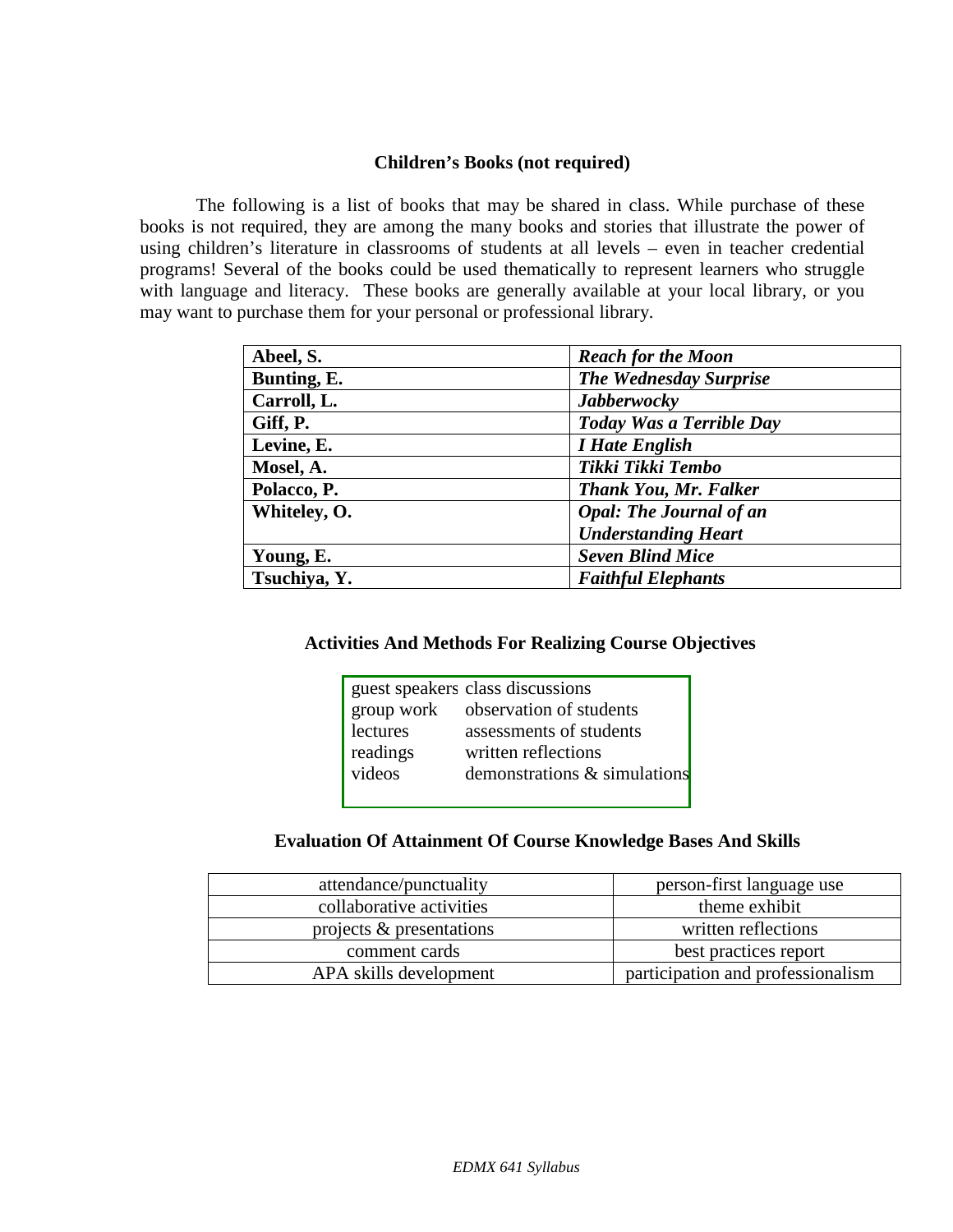# **Connecting the California Standards for the Teaching Profession (CSTP): Teaching Performance Expectations (TPEs) with the Course Content and Performance Goals**

## *The candidates will***:**

| Goal#          | <b>Goal Description</b>                                        | <b>Teacher Performance</b><br><b>Expectations (TPEs)</b> |
|----------------|----------------------------------------------------------------|----------------------------------------------------------|
| $\mathbf{1}$   | develop a sensitivity to and<br>appreciation for children with | 4, 6D, 7, 15, 16                                         |
|                | special learning needs                                         |                                                          |
| $\overline{2}$ | examine the California                                         | 6A, 6B, 6C                                               |
|                | Language Arts Framework and                                    |                                                          |
|                | Standards, and gain an                                         |                                                          |
|                | understanding of the curriculum                                |                                                          |
|                | of language and literacy as they                               |                                                          |
|                | are taught in the elementary,                                  |                                                          |
|                | middle and secondary school                                    |                                                          |
| 3              | gain an understanding of how                                   | 1A, 1B, 6D                                               |
|                | patterns of typical and atypical                               |                                                          |
|                | language development influence                                 |                                                          |
|                | students academically, socially                                |                                                          |
|                | and behaviorally in today's                                    |                                                          |
|                | classrooms                                                     |                                                          |
| $\overline{4}$ | become familiar with current                                   | 6D, 8                                                    |
|                | approaches to the teaching of                                  |                                                          |
|                | reading and writing of children                                |                                                          |
|                | with special learning needs                                    |                                                          |
| 5              | understand the value of                                        | 7,16                                                     |
|                | specifically designed academic                                 |                                                          |
|                | instruction lessons in English                                 |                                                          |
|                | for students with diverse                                      |                                                          |
|                | cultural and linguistic                                        |                                                          |
|                | backgrounds                                                    |                                                          |
| 6              | become sensitive observers of                                  | 2, 8                                                     |
|                | children's language-using                                      |                                                          |
|                | behaviors                                                      |                                                          |
| $\tau$         | become familiar with formal                                    | 2,3                                                      |
|                | language and literacy                                          |                                                          |
|                | assessment instruments and                                     |                                                          |
|                | their usefulness in designing                                  |                                                          |
|                | appropriate instruction                                        |                                                          |
| 8              | become familiar with the use of                                | 2, 3                                                     |
|                | informal language and literacy                                 |                                                          |
|                | assessments, such as portfolios,                               |                                                          |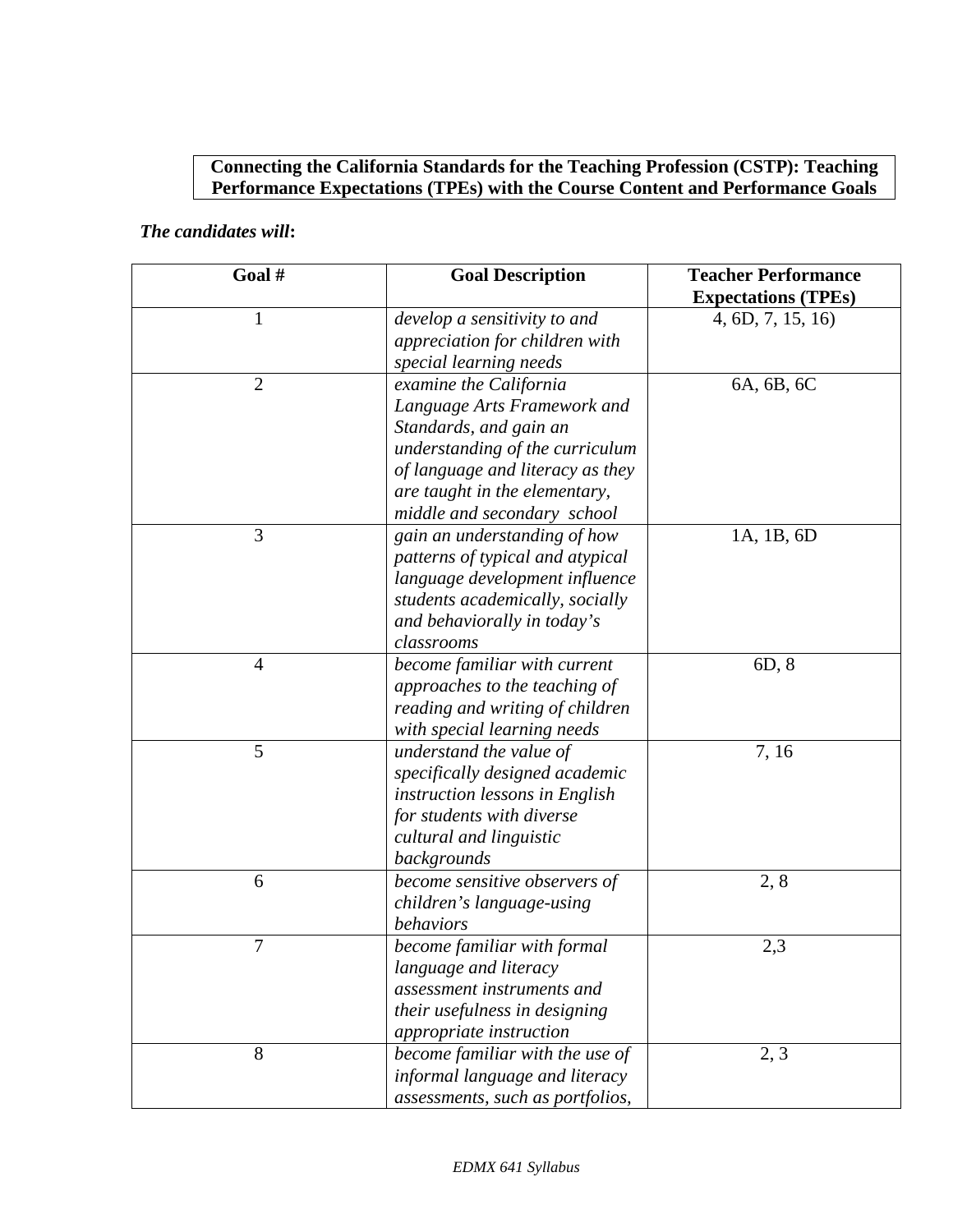|    | performance and presentation     |                      |
|----|----------------------------------|----------------------|
|    | options, and their usefulness in |                      |
|    | designing appropriate            |                      |
|    | instruction                      |                      |
| 9  | demonstrate the ability to       | 8, 9, 10, 11, 14, 15 |
|    | design                           |                      |
|    | and adapt instruction and        |                      |
|    | classroom environments which     |                      |
|    | are responsive to all learners   |                      |
| 10 | translate language and literacy  | 3, 9                 |
|    | assessment and evaluation        |                      |
|    | results into effective           |                      |
|    | instructional goals and          |                      |
|    | objectives for all learners      |                      |
| 11 | understand middle and            | 1A, 1B, 6A-6E, 7     |
|    | secondary language and           |                      |
|    | literacy issues in today's       |                      |
|    | classrooms                       |                      |
| 12 | develop an appreciation for the  | 6D, 6E, 8, 12, 15    |
|    | need of all learners to          |                      |
|    | experience success in middle     |                      |
|    | and secondary classrooms         |                      |
| 13 | develop effective collaboration  | 12, 13, 15           |
|    | skills which will assist in      |                      |
|    | positively influencing language  |                      |
|    | and literacy curriculum          |                      |
|    | decisions in today's schools     |                      |
| 14 | develop the ability to select    | 4, 8, 12, 13, 15     |
|    | appropriate materials and        |                      |
|    | instructional strategies to meet |                      |
|    | the individual needs of students |                      |
| 15 | develop a respect for each       |                      |
|    | students, his/her abilities and  |                      |
|    | background, and the student's    |                      |
|    | rights to instruction that meets |                      |
|    | his/her individual needs         |                      |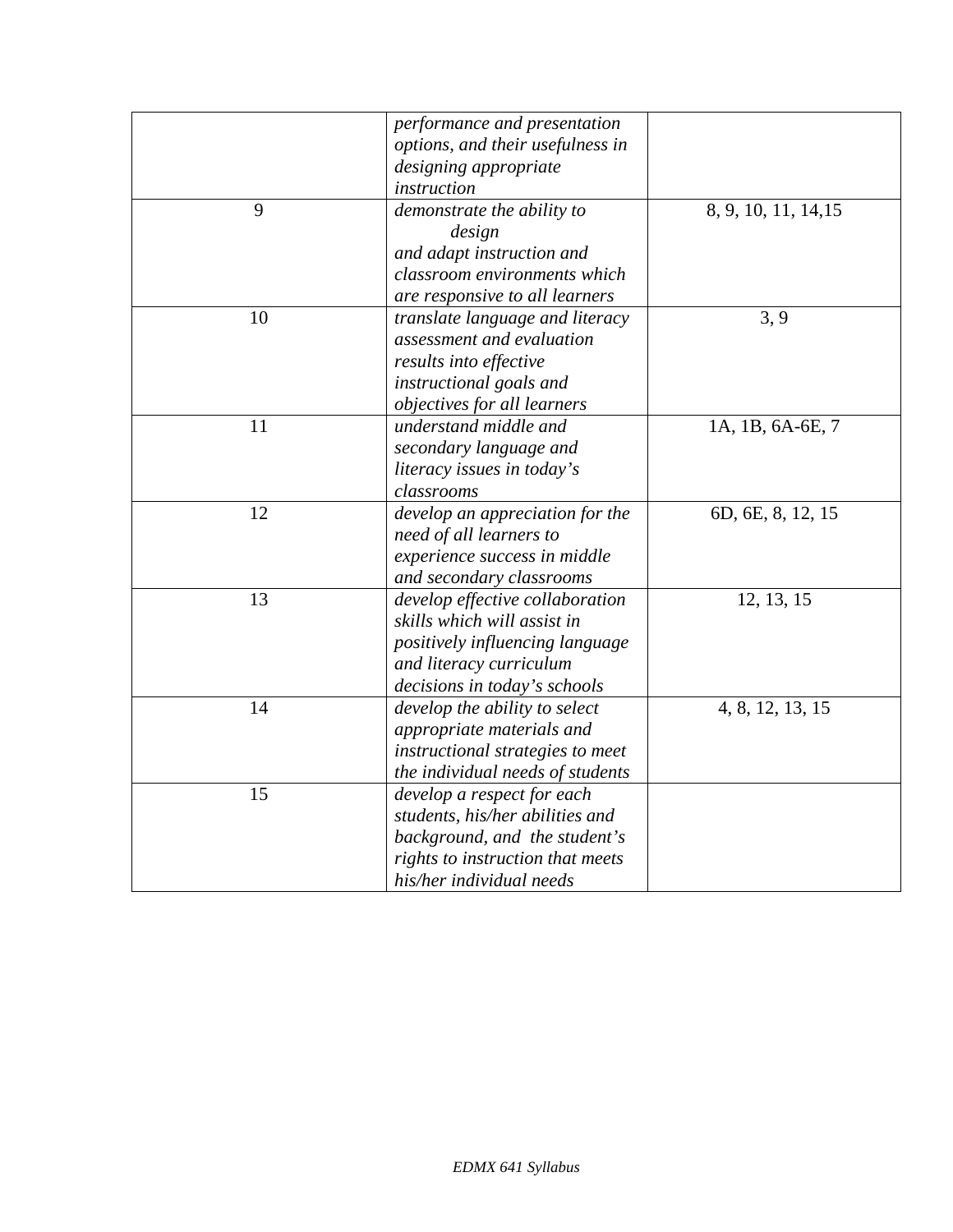# **Authorization to Teach English Learners: Competencies**

| PART 1:                            | PART 2:                                      | PART 3:                              |
|------------------------------------|----------------------------------------------|--------------------------------------|
| <b>LANGUAGE STRUCTURE</b>          | <b>METHODOLOGY OF BILINGUAL</b>              | <b>CULTURE</b>                       |
| <b>AND FIRST-AND</b>               | <b>ENGLISH</b>                               | <b>AND</b>                           |
| <b>SECOND-LANGUAGE</b>             | LANGUAGE DEVELOPMENT, AND CULTURAL           |                                      |
| <b>DEVELOPMENT</b>                 | <b>CONTENT INSTRUCTION</b>                   | <b>DIVERSITY</b>                     |
| <b>I. Language Structure and</b>   | <b>I. Theories and Methods of Bilingual</b>  | <b>I.</b> The Nature of              |
| <b>Use: Universals and</b>         | <b>Education</b>                             | <b>Culture</b>                       |
| <b>Differences (including the</b>  |                                              |                                      |
| structure of English)              |                                              |                                      |
| A. The sound systems of            | A. Foundations                               | A. Definitions of                    |
| language (phonology)               |                                              | culture                              |
| <b>B.</b> Word formation           | <b>B.</b> Organizational models: What works  | <b>B.</b> Perceptions of             |
| (morphology)                       | for whom?                                    | culture                              |
| C. Syntax                          | C. Instructional strategies                  | C. Intragroup                        |
|                                    |                                              | differences (e.g.,                   |
|                                    |                                              | ethnicity, race,                     |
|                                    |                                              | generations, and                     |
|                                    |                                              | micro-cultures)                      |
| <b>D.</b> Word meaning (semantics) | <b>II. Theories and Methods for</b>          | D. Physical                          |
|                                    | <b>Instruction In and Through English</b>    | geography and                        |
|                                    |                                              | its                                  |
|                                    |                                              | effects on culture                   |
|                                    | A. Teacher delivery for both English         |                                      |
| <b>E.</b> Language in context      | language development and content             | E. Cultural                          |
|                                    | instruction                                  | congruence                           |
| F. Written discourse               | <b>B.</b> Approaches with a focus on English | II.                                  |
|                                    | language development                         | <b>Manifestations</b><br>of Culture: |
|                                    |                                              | <b>Learning</b>                      |
|                                    |                                              | <b>About Students</b>                |
| G. Oral discourse                  | C. Approaches with a focus on content        | A. What teachers                     |
|                                    | area instruction (specially designed         | should learn                         |
|                                    | academic instruction delivered in            | about their                          |
|                                    | English)                                     | students                             |
| H. Nonverbal communication         | <b>D.</b> Working with paraprofessionals     | <b>B.</b> How teachers               |
|                                    |                                              | can learn about                      |
|                                    |                                              | Their students                       |
|                                    |                                              |                                      |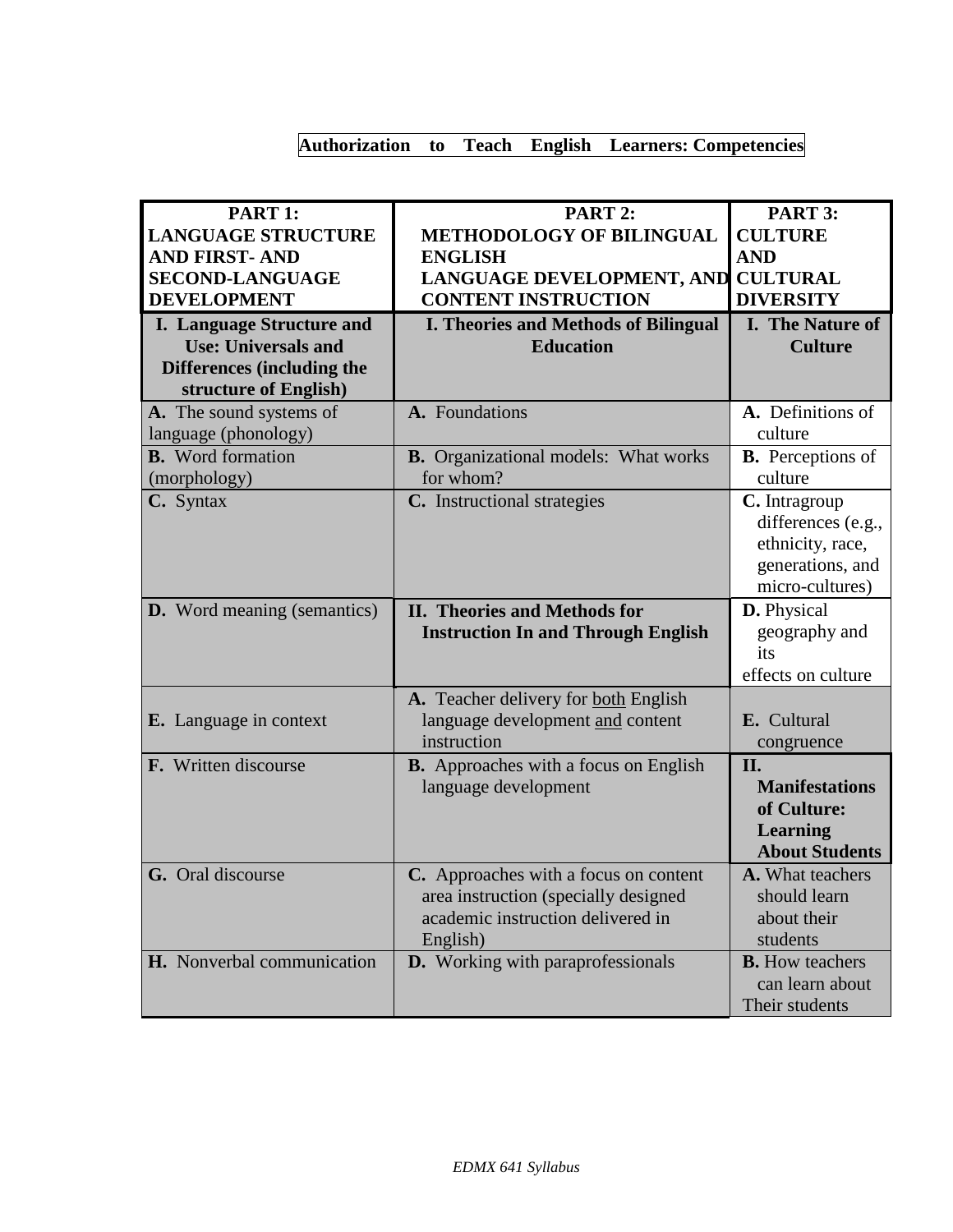| II. Theories and Factors in           | <b>III.</b> Language and Content Area | C. How teachers          |
|---------------------------------------|---------------------------------------|--------------------------|
| <b>First- and Second-</b>             | <b>Assessment</b>                     | can use what             |
| <b>Language Development</b>           |                                       | they learn about         |
|                                       |                                       | their students           |
|                                       |                                       | (culturally-             |
|                                       |                                       | responsive               |
|                                       |                                       | pedagogy)                |
| A. Historical and current             |                                       | <b>III.</b> Cultural     |
| theories and models of                | A. Purpose                            | <b>Contact</b>           |
| language analysis that have           |                                       |                          |
| implications for second-              |                                       |                          |
| language development and              |                                       |                          |
| pedagogy                              |                                       |                          |
| <b>B.</b> Psychological factors       | <b>B.</b> Methods                     | A. Concepts of           |
| affecting first- and second-          |                                       | cultural contact         |
| language development                  |                                       |                          |
| C. Socio-cultural factors             | C. State mandates                     | <b>B.</b> Stages of      |
| affecting first- and second-          |                                       | individual cultural      |
| language development                  |                                       | contact                  |
| <b>D.</b> Pedagogical factors         | <b>D.</b> Limitations of assessment   | C. The dynamics          |
| affecting first- and second-          |                                       | of prejudice             |
| language development                  |                                       |                          |
| <b>E.</b> Political factors affecting | E. Technical concepts                 | <b>D.</b> Strategies for |
| first- and second-language            |                                       | conflict                 |
| development                           |                                       | resolution               |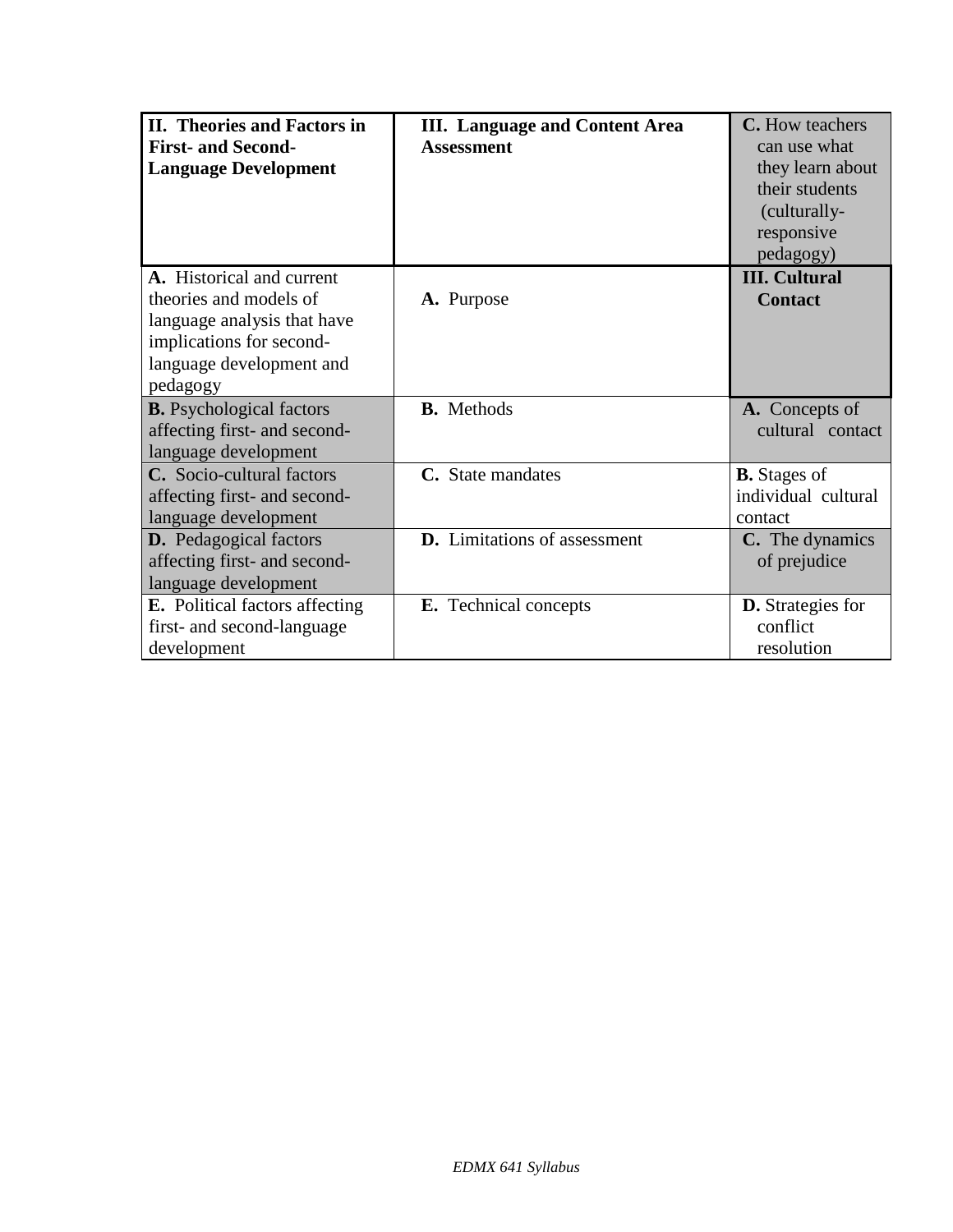#### **ASSIGNMENTS**

| <b>Participation</b>                                        | 15% |
|-------------------------------------------------------------|-----|
| <b>Reading Comments (Online Post to CM)</b>                 | 20% |
| <b>Strategies Presentation (w/Partner) - Lenski chapter</b> | 5%  |
| <b>Choate Mini-Lesson (Individual)</b>                      | 5%  |
| <b>Special Learning Needs Facts (Online Post to DB)</b>     | 5%  |
| <b>Best Practices</b>                                       | 15% |
| Portfolio and Self-Evaluation $(15 + 5)$                    | 20% |
| <b>Theme Exhibit</b>                                        | 15% |

#### **Class Participation (15 points)**

Regular, punctual attendance is required, as it is a critical and expected behavior in this profession. The experiences, activities and discussions of class meetings are difficult to recreate on your own. Attendance alone does not constitute points awarded. In addition to the assignments that follow, you will be expected to fully participate in each on-campus class, **as well as in the online course supplement as directed**. You will also be expected to demonstrate professional behaviors at all times.

#### **Your First Assignment**

# **Post an introduction under** "*How Do You Do?* " **on the WebCT Class Discussion Board before Class #2.**

#### **Directions:**

Your introduction should describe your personal connection to language and literacy (i.e., when did you learn to read and write, who influenced your reading and writing, did you confront any struggles along the way to literacy, what stories or books were favorites or memorable, etc.) Approximate length: 2 pages double-spaced. Prepare your writing in a Word document; proofread and edit it before posting it, please. Save it to your computer, copy and paste it into a new Discussion Board Message under the link "How Do You Do?" Give it this title: "How Do You Do?"

Note: Before hitting the "POST" button, do an extra return space (hit "ENTER" twice on your keyboard) after each paragraph of your writing. Otherwise, your paragraph breaks will not transfer.

### **Reading Comments (RCs) (20points)**

It is expected that you will do all assigned readings and will come to class prepared to discuss them. To come prepared, you will write reflective comments (approximately one paragraph in length) from the readings (texts and websites) for that session, as indicated on the class schedule. **Do not summarize what you have read.** If the readings due are from more than one source, comment on more than one source.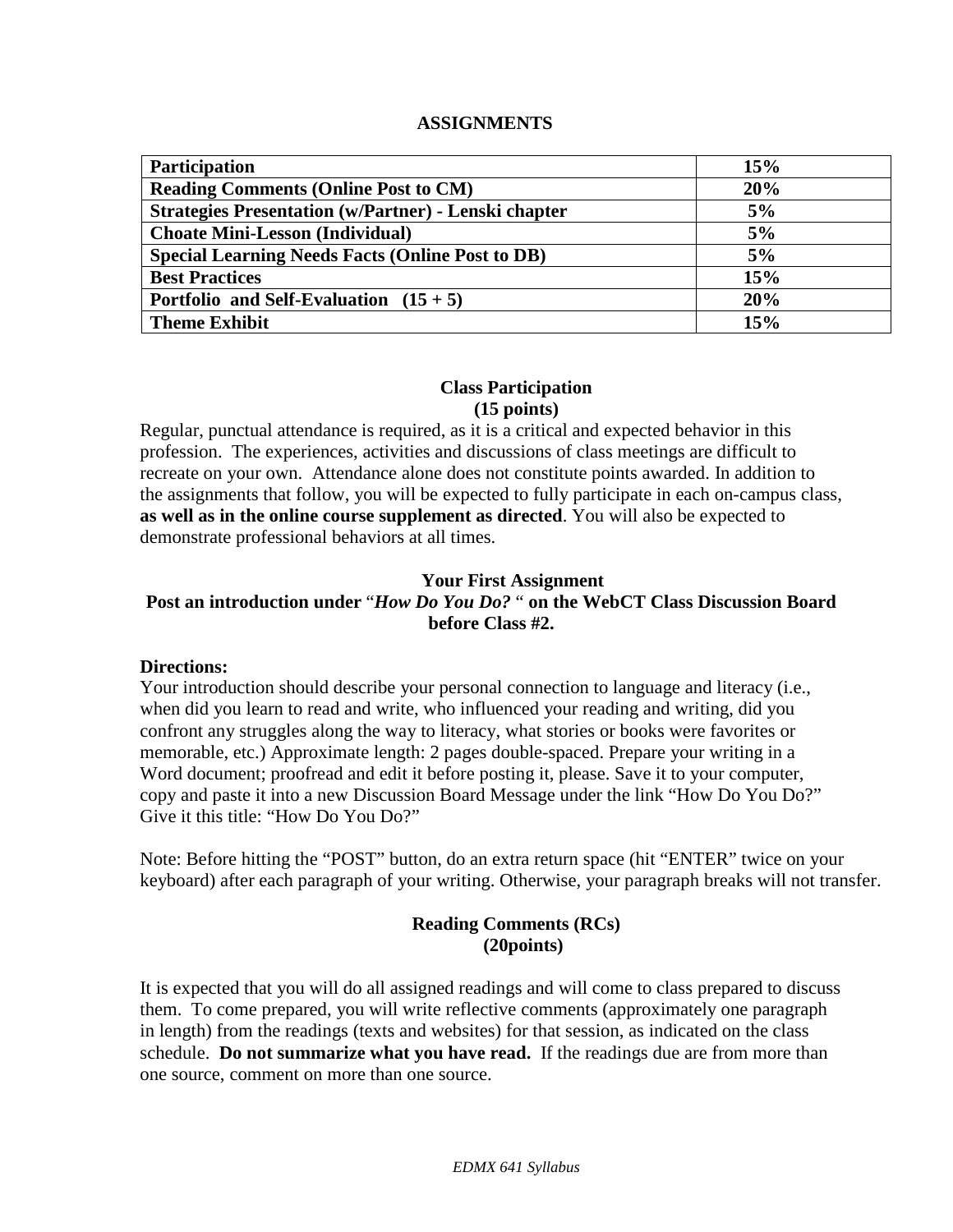**The comments should be sent to the instructor via Class Mail prior to class. Again, save these in a Word document, copy and paste them into a new mail message, and double "ENTER" to break after each paragraph before you hit the "send" button!**

In the SUBJECT line of the message, please indicate the *READING COMMENT NUMBER ONLY* (Ex., "RC #14 & #15). These will be indicated on the class schedule**.** 

#### **Please do NOT write the date, chapter numbers, or other random words in the subject line**.

*Within the message box*, please reference the source of your comments and questions (Ex., "Choate Ch. 7 and Frameworks, pp. 264-280."). See the following model:

| Subject | RC #14 & #15                                                                                                             |
|---------|--------------------------------------------------------------------------------------------------------------------------|
| Message | Choate Ch. 7 and Framew orks pp. 264-280                                                                                 |
|         | This is w here you w ill w rite your reading comments. Wher<br>you are finished w riting, send them to your instrructor. |
|         |                                                                                                                          |
|         |                                                                                                                          |
|         |                                                                                                                          |

#### **Special Learning Needs Facts (5 points)**

During the first week of class, you will be assigned a special learning need to investigate. You will find the announcement of your assigned special learning need in your Class Mail Inbox ONLINE. (It will also be given in the first class.)

Using resources you may have from other/previous classes, and the web sites provided on the syllabus or among the Resources Links page on the Course Menu, you will post the following information on the Discussion Board on or before the second class meeting date (prior to class). These postings should include the following information:

• A specific definition of the special learning need or area of diversity, with any known statistics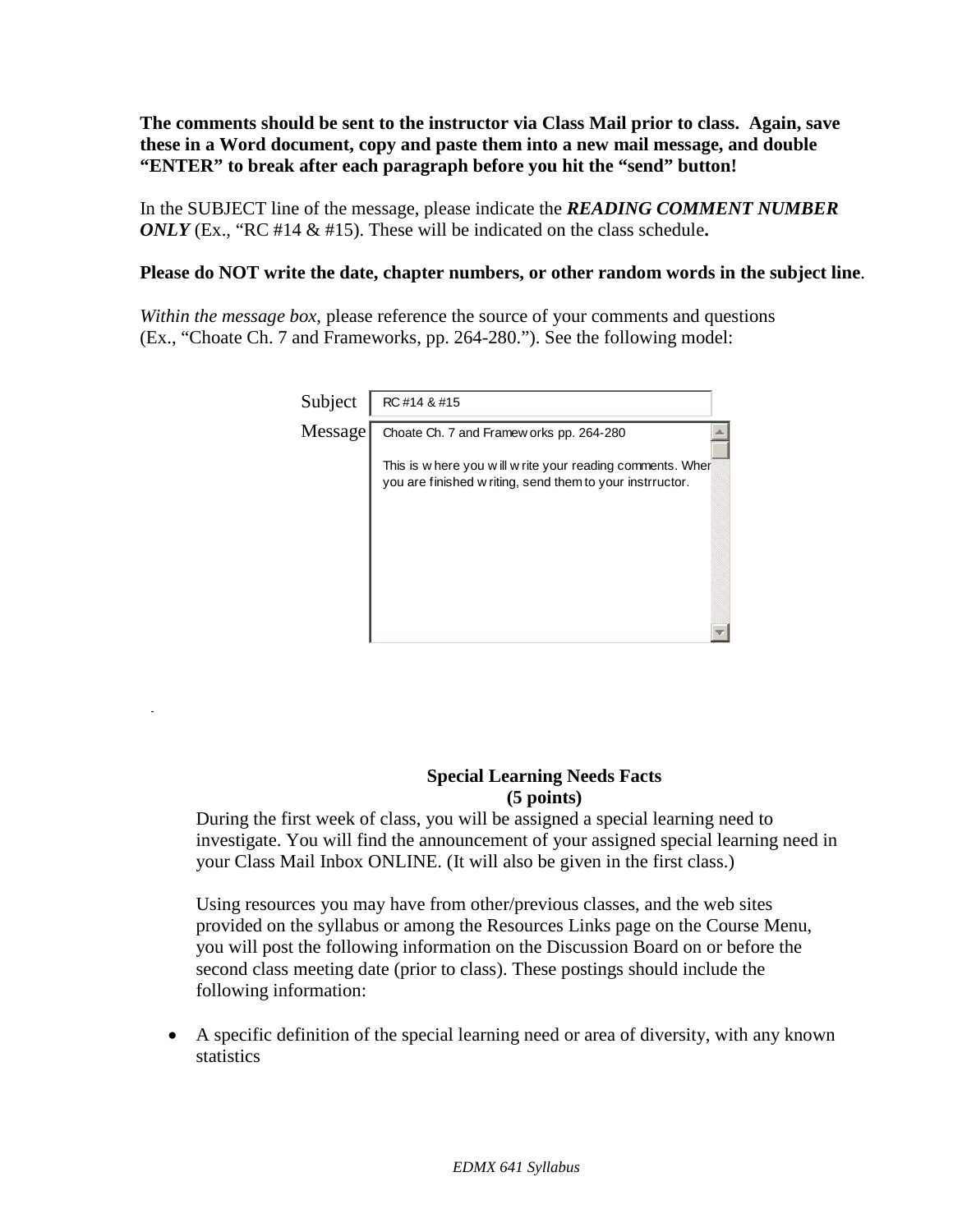- Examples of ways in which this special learning need or area of diversity may affect or create special problems in language and literacy achievement, interest, performance, and/or growth and development
- At least 2 ideas for remediating or supporting the student whose special learning need or area of diversity is interfering with his/her language and literacy achievement, interest, performance, and/or growth and development

I suggest you type and save your response in a word-processing document first, and then copy and paste (not attach!) it onto the Discussion Board. In that way, you will be able to spell and grammar check your response (which you will NOT be able to do if you type it directly onto a Discussion Board message). Then you will have a copy of your message if something goes wrong!

#### **Co-Teaching Presentations: Strategies for Middle and High School Learners (5 points)**

Using the Lenski, Wham, and Johns text as your primary resource, during a designated class session you

will present **with a partner** a 10-15-minute lecturette about assigned reading and learning strategies for middle and high school students. Your team will demonstrate at least **two strategies** that would be useful when working with students with special learning needs in an inclusive classroom setting. Accompany your lecturette with **two overheads and a brief handout** (2 pages max per team) of your topic and the strategies demonstrated. **Distribute a copy of the handout to the instructor and each class member at the time of your presentation.** 

#### **Detecting and Correcting Strategies: Mini-Lessons (5 points)**

Part I. Using a given chapter (or section) from your Choate text, examine an aspect of a language arts skill that is interfering with the success of an elementary student. In a brief presentation to the class (5-7 minutes),

- 1. describe your imaginary student (age, grade, presenting concerns),
- 2. describe your detection process (How do you know this student has a problem?), and
- 3. model a correction strategy recommended by the author.

Part II. Within one week of your presentation, prepare a written reflective response to *one* of the "**REFLECTIONS"** at the end of the given chapter, and post your reflection to the Discussion Board under the heading: "Choate Reflections." Please indicate the chapter and Reflection number in your posting. For example, your reflection for Chapter 4: #7 should be listed as "4-7."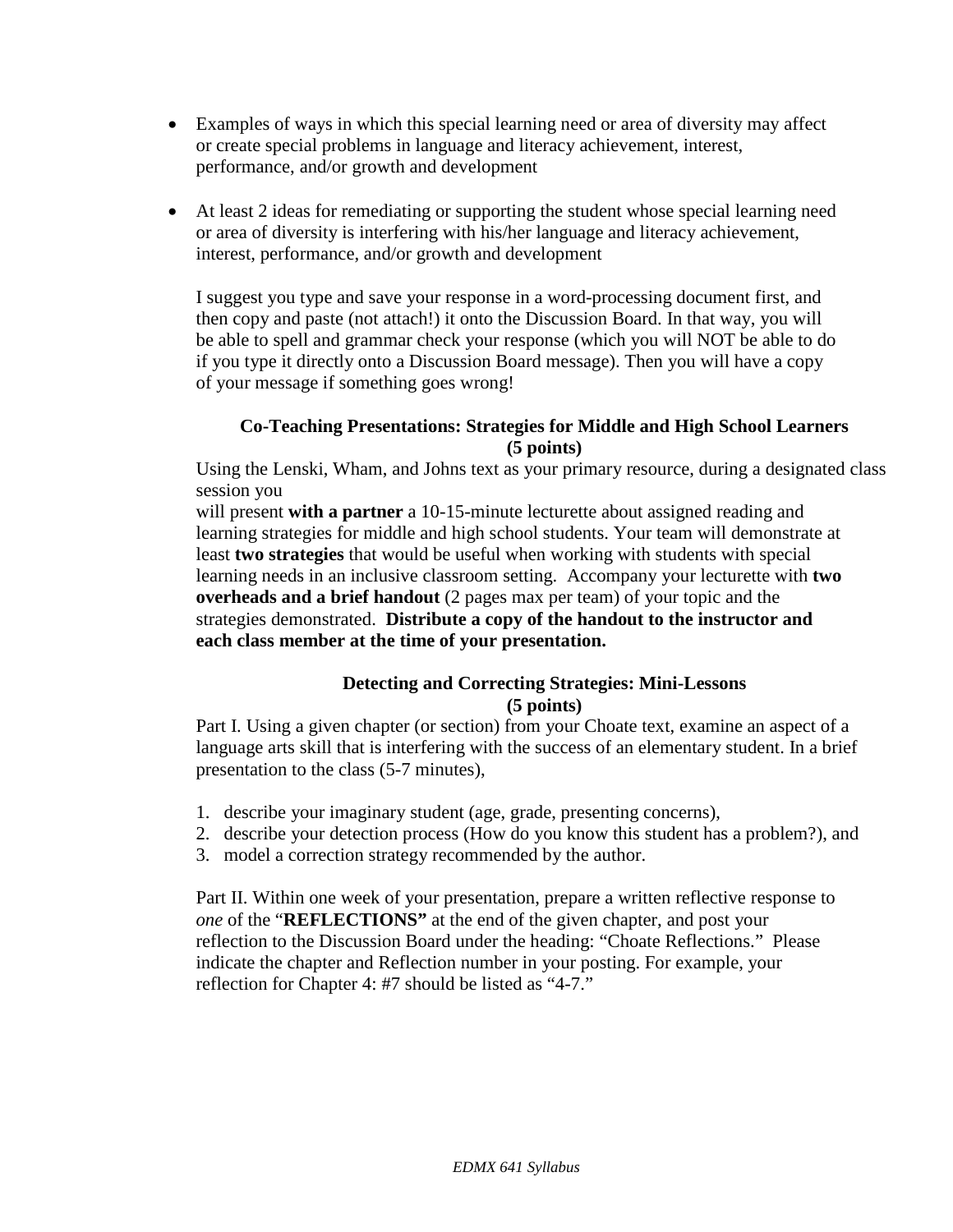#### **Best Practices for Struggling Readers and Writers Report (15 points)**

**Note: You will be using the information from the Case Study on the first RICA Scenario page [\(http://courses.csusm.edu/educ496aq/scenarios.html\)](http://courses.csusm.edu/educ496aq/scenarios.html) for this assignment. If any essential information appears to be missing from this Case Study, you may "make up" details to conform to your assessment. Include any additional contrived information in your report (such as student's ethnicity, identified disabilities (if any), or contributing school or family history).**

#### **Part I: Assessing Mark's Reading and Writing Behaviors** (approx. 2-3 pages) Using the information given, respond to these questions:

- 1. What would you determine to be Mark's academic strengths?
- 2. What would you determine to be Mark's academic weaknesses?
- 3. What is your evidence to support your conclusions?

#### **Part II: Two Best Practices** (approx. 4-6 pages)

Investigate two (2) language and/or literacy teaching strategies that are, according to your research and observation, effective in teaching reading or writing to struggling learners. One of the Best Practices you will report on may employ Cooperative Group Learning (CGL**)**. The other may or may not include CGL. Your written discussion, which is a detailed description of the strategies, should reflect a broad examination of the strategies, Use texts, web sites, interviews, and professional publications (not popular press) in your research.

#### **Part III: Instructional Plan** (approx. 2-4 pages)

Based upon your investigation, describe an instructional plan you would develop for Mark to improve his reading and writing, including his spelling and response to literature. Your plan should demonstrate how you would differentiate instruction, curriculum, and/or assessment for Mark.

Your research and observation report may include the following:

- name and description of identified strategies,
- text synopsis and internet discoveries of identified strategies
- direct contact with and interview of /discussion with teachers about the strategies, OR observation of strategies in use and overall impressions of effectiveness
- suggested uses for and/or adaptations of strategies reported

#### **Part IV: Best Practices Statements** (one page)

To conclude your report, you must be able to demonstrate through your research, observation, interview/discussion with teachers and/or your own professional and informed opinions, exactly **WHY** you consider these to be "Best Practices." Please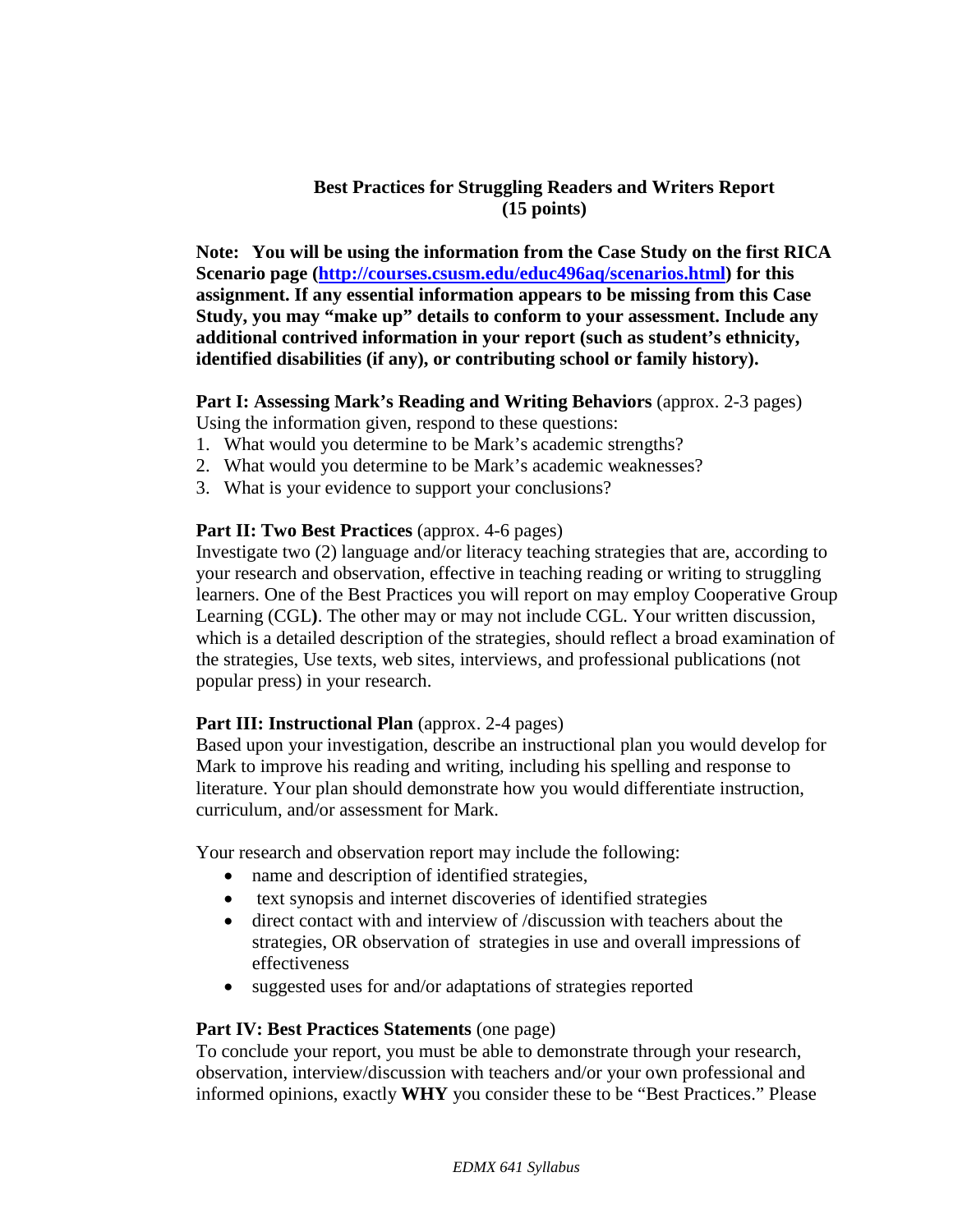make a simple statement relating to each practice that demonstrates your confidence that your choices are, indeed, "Best Practices."

#### **Part V: Reference Page** (approx. one page)

Please cite all resources used, including personal interviews, web sites, texts, journals, and personal experiences. **Use APA format for citations. Please refer to [www.apastyle.org](http://www.apastyle.org/) or the APA Manual (5th Ed.).**

#### **Candidate Conference with Instructor Content and Performance Goals Portfolio and Self-Assessment (15 + 5 points)**

During class #13, we will have small group Portfolio Conferences, at which time you will share your EDMX 641 Course Portfolio to demonstrate the Content and Performance Goal Competencies and TPEs required by your program.

#### **Part I: The Binder (15 points)**

During the semester, you will compile in a three-ring binder evidence that relates to each of the **15** Content and Performance Goals of this course. The evidence must be based upon the class sessions, assigned readings, your classroom experiences, your personal views and other experiences. You may also include information from professional journals or other sources in areas in which you feel you need more information.

#### **Part II: Self-Evaluation (5 points)**

Locate the Self-Evaluation on the online Course Supplement. Follow the directions given there, and **bring a copy of the completed Self-Evaluation to the Portfolio Conference for the instructor**. Place a copy of the Self-Evaluation in your Portfolio. You will receive feedback on your Self-Evaluation during our final class session. If there are any suggested amendments, re-do your Portfolio Self-Evaluation to reflect the amendments so that your portfolio will be your BEST work!

### **Language and Literacy Theme Exhibit (15 points)**

In Class #15, as part of a total **class exhibition**, you will create and present with your partners (up to 4 persons per exhibit), a display, showcasing a themed 'Center' of selfmade language and literacy activities that reflect an integration of the core curriculum. The Center must be suitable for use in (your choice!) a diverse and inclusive elementary, middle or secondary general education classroom setting.

#### **(Suggestions for themes will be discussed in class, and will be in accordance with the Theme Immersion concepts presented. In other words: No "Bears" or "Apples", please!)**

Your 'Center' display should include the following: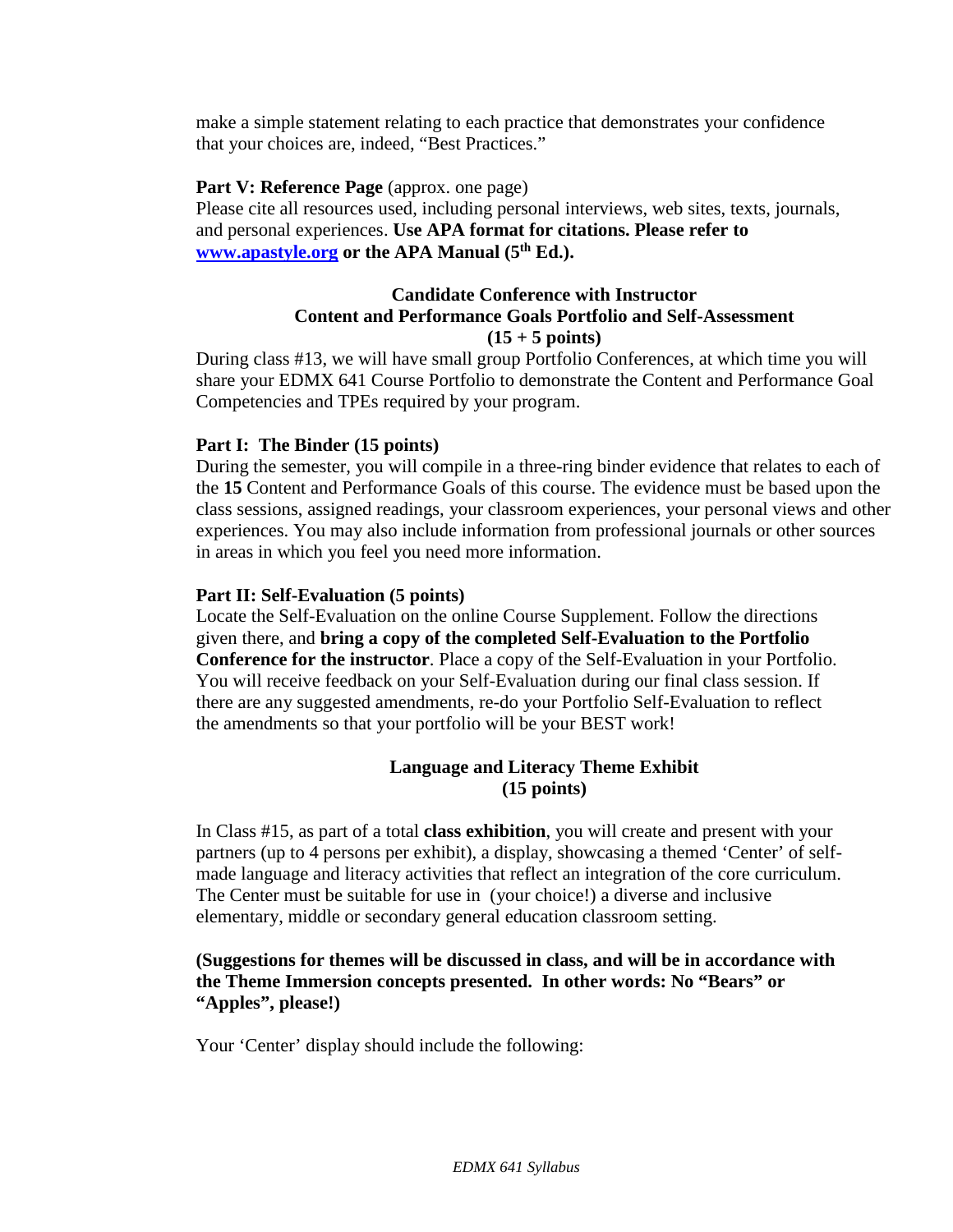- (2 points) the actual books represented in the activities (2 books minimum per partner), and other props to enhance your display (Note: Additional 'props' beyond the books are not required.) (4 partners  $= 8$  books)
- (4 points) a cooperatively designed and created display board with a theme title, 'pockets' or illustrations relating to your theme, and a one-page brief description of each activity in your 'Center"
- (3 points) one game that each partner has created to coordinate with your theme, and which is **appropriate for the literature being used**. A 4x6-index card that has **a written language and literacy objective,** and a description how to play the game must accompany the game.  $(4 \text{ partners} = 4 \text{ games})$

*Note: You may model your game after one already in use (e.g., Scrabble or BINGO), or design your own!*

- (3 points) One activity that each partner has created that can be generally done by the students independently or with a peer. A 4x6 index card that has a **written language and literacy objective**, and a description of how to do the activity, must accompany the activity.  $(4 \text{ partners} = 4 \text{ games})$
- (2 points) Make a copy of your game descriptions (with objectives) and your activity descriptions (with objectives) for the instructor and EACH member of the class. (This will be a two-page handout.)
- (1 point) Accountability Check: Collate the pages of activities and games with a group title page, which must include the theme title, each partner's full name, and each one's contributions/role in the project, and signature.

# **Rubric For Assignments**

4 points: highest range of achievement; on time; complete; exhaustive; significant evidence of critical thinking and reflection, application of new information, and analysis, synthesis, or evaluation of course content; significant effort to extend learning to highest levels

3 points: high range of achievement; on time; complete; significant evidence of knowledge and comprehension of course content; some evidence of ability to analyze and generalize new information; noticeable effort to extend learning to high level

2 points: mid-range achievement; on time; several gaps/incomplete; generally solid work; some evidence of knowledge and comprehension of course content; inconsistent effort in most parts

1 point: low range achievement; on time or late; numerous gaps/incomplete; cursory; sketchy; little evidence of knowledge and comprehension of course content; minimal/hasty effort overall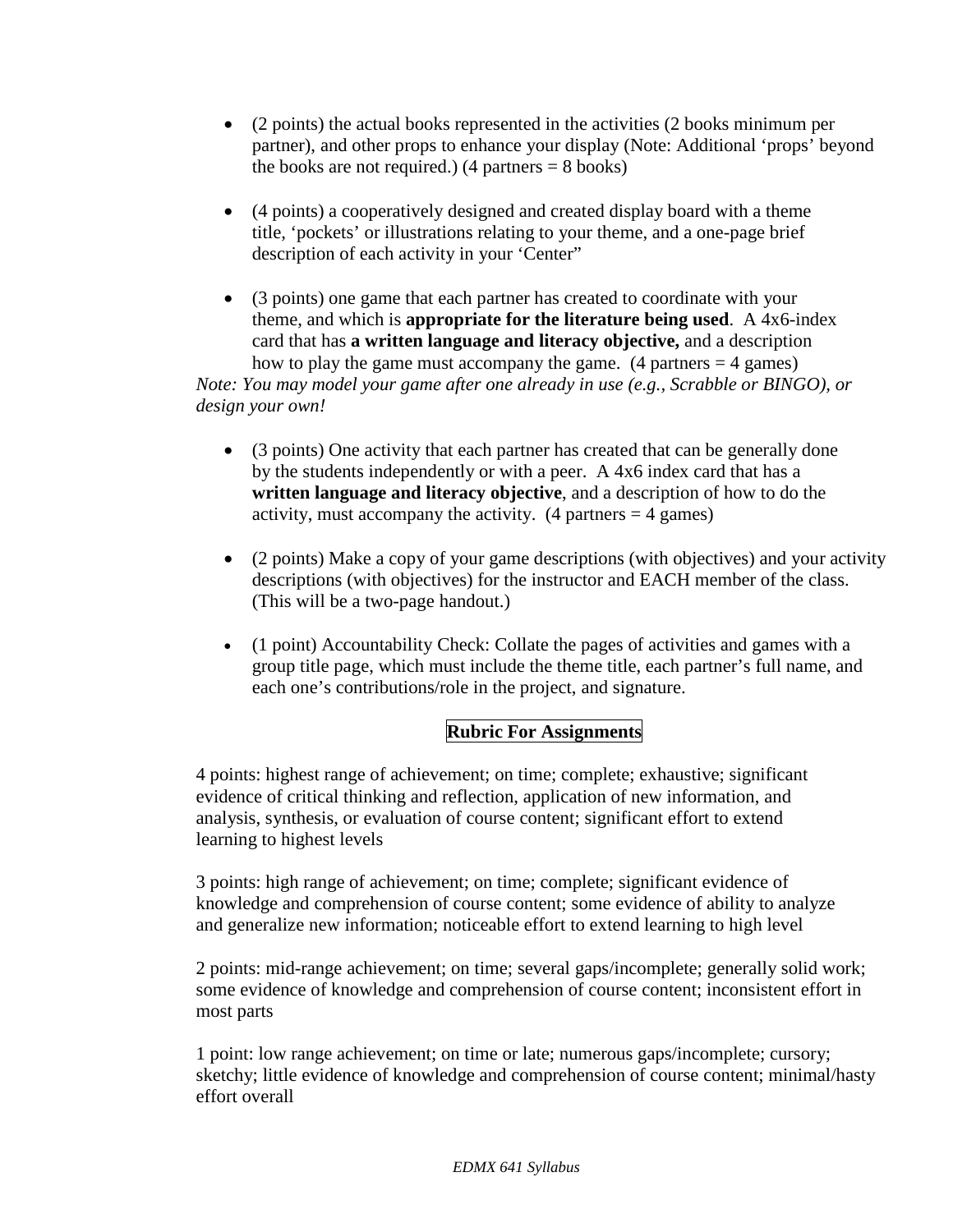0 points: no work submitted, or work submitted excessively late.

#### **For assignments requiring collaboration, 2 extra points may be added to assignment grades as follows:**

+2 points - (*Demonstrates Exceptional Group Collaboration Skills*) Takes leadership role; facilitates others' learning; demonstrates generosity; welcomes others' ideas openly; makes frequent contributions; responds directly to teammates; completes assignment thoroughly and promptly; engages in conflict resolution with teammates; sensitive to others' needs; is flexible and supportive

+1 point - (*Meets Expected Standards for Group Collaboration*) Contributes effectively to group discussions and assignment completion; makes insightful contributions; takes initiative to get work completed; takes risks; demonstrates generosity; respects others' opinions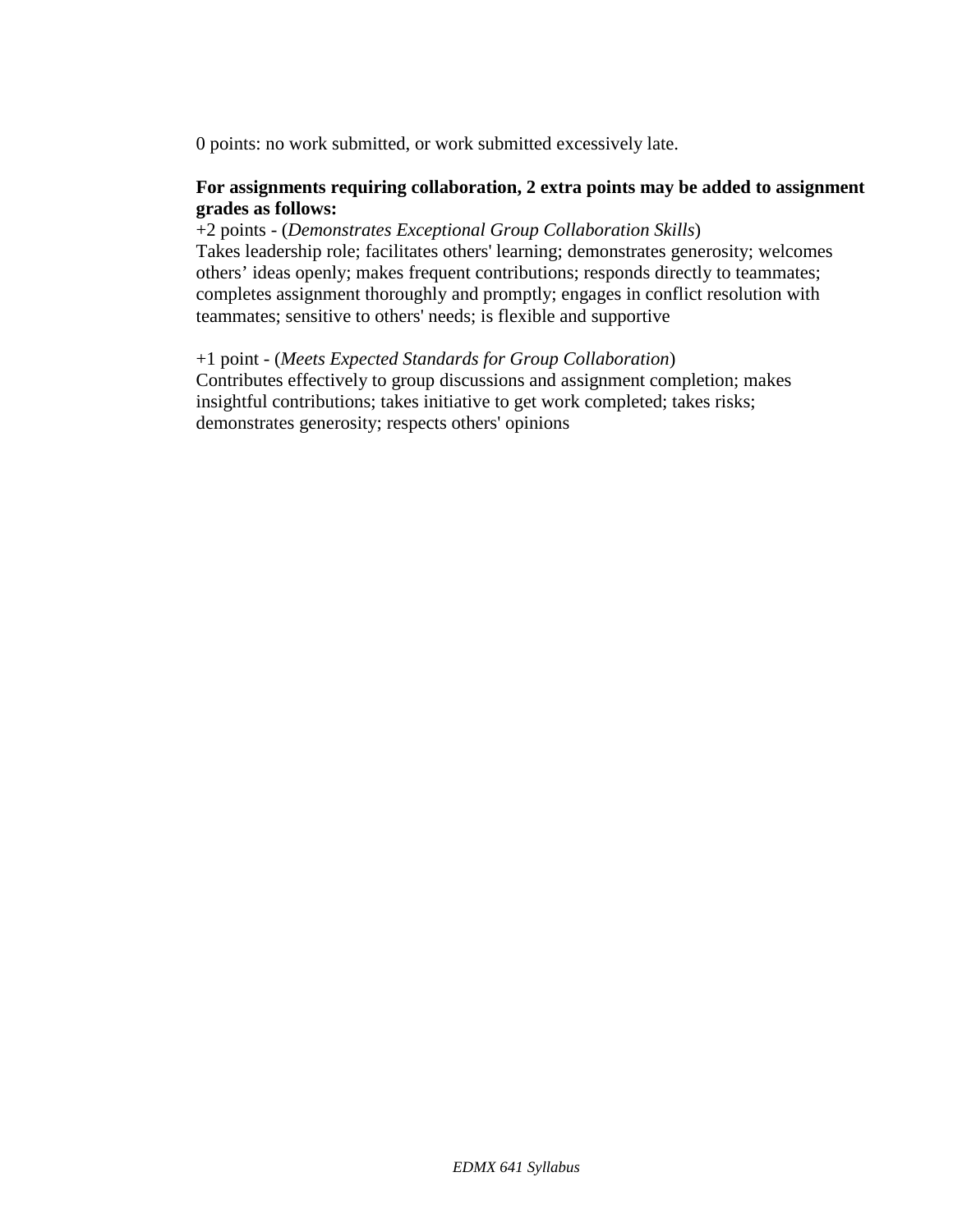## **Web Sites For Literacy Educators**

(From the Homepage of Dr. Laurie Stowell, Literacy Professor)

1. International Reading Association (**<http://www.ira.org/>**) Online magazine: Reading Online (**<http://www.readingonline.org/>**

2. National Council of Teachers of English (**<http://www.ncte.org/>**)

3. American Library Association (**[http://www.ala.org](http://www.ala.org/)**) Association for library service to children (**[www.ala.org/alcs/](http://www.ala.org/alcs/)**) Look for Newberry & Caldecott winners announcement in late Jan. or early Feb. Also look for notable web sites for kids and 700 cool web sites for kids.

4. Children's Literature Web Guide (**[http://www.ucalgary.ca/~dkbrown/index.html](http://www.ucalgary.ca/%7Edkbrown/index.html)**) One of the best web sites for children's lit: includes best books for kids, award books, resources for writers and teachers and much more.

5. Teachers helping teachers (**[http://www.pacificnet.net/~mandel/index.html](http://www.pacificnet.net/%7Emandel/index.html)**) By teachers for teachers, lesson ideas - all subjects, bibliographies, stress reducers & more.

6. K-12 Internet Resources (**[gopher://informns.k12.mn.us:70/11/best-k12](gopher://informns.k12.mn.us/11/best-k12)**) Lots of links to organizations, educational materials, projects and lessons.

7. Ask ERIC home page (**[http://ericir.syr.edu](http://ericir.syr.edu/)**).

8. Young Writers Society on the WWW (**<http://www.millerclan.com/YoungWriters/intro.html>**) Kid's writing and kid's reviews of books.

9. Children's Book Council (**<http://www.cbcbooks.org/>**)

10. Book Nook (**<http://i-site.on.ca/booknook/>**) Book reviews by and for kids.

11. Publishers Weekly Children's Bestseller List (**<http://www.bookwire.com/pw/bsl/childrens/current.childrens.htm/>**)

12. Kidopedia (**<http://rdz.stjohns.edu/kidopedia/>**) encyclopedia written by and for kids.

13. US Department of Education (**<http://acceric@inet.ed.gov/>**)

14. California Department of Education (**<http://goldmine.cde.ca.gov/>**)

15. Kids and Parents on the Web (**[http://www.repress.com](http://www.repress.com/)**). Over 700 education related Internet resources for parents and kids.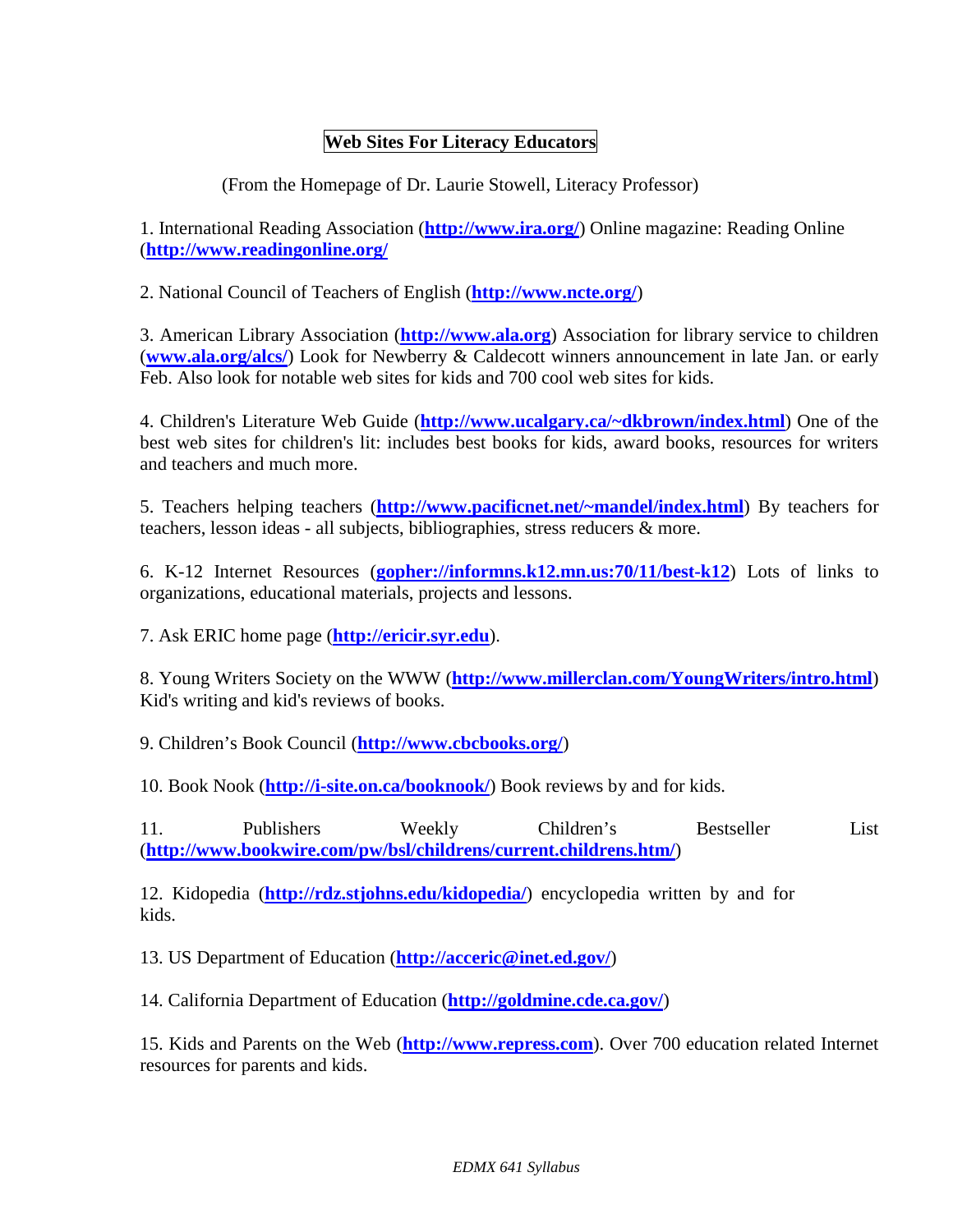16. Index to Children's Book Authors and Illustrators (**[http://falcon.jmu.edu/~ramseyil/biochildhome.htm](http://falcon.jmu.edu/%7Eramseyil/biochildhome.htm)**)

17. Online books stores: Amazon Book Store (**[http://www.amazon.com](http://www.amazon.com/)**) Barnes and Noble (**<http://barnesandnoble.com/>**) Includes book reviews and opportunities for anyone to write book reviews. Sometimes the author writes about the book.

18. School Registry (**[http://hillside.coled.umn.edu.others.html](http://hillside.coled.umn.edu.others.html/)**). Students can visit other school sites around the world.

19. Michigan for Public Education (**<http://www.ashay.com/mpe/>**) Political activist group for literacy education

20. Reading for all (**[http://www.readingforall.org](http://www.readingforall.org/)**) Another literacy political advocacy group

21. Classroom Connect (**<http://www.classroom.net/>**). Educational journal about using technology in the classroom, includes search tools and lesson plans.

22. Global Schoolhouse Net Foundation (**[http://gsn.org](http://gsn.org/)**). Classroom projects, opportunities for collaboration, and school web pages.

23. Scholastic (**[http://Scholastic.com/](http://scholastic.com/)**). Tons of teacher resources, student projects, professional development, Instructor magazine, Goosebumps, Anamorphs, Magic Schoolbus, etc.

24. Poetry Pals K-12 Student Poetry Publishing Project. (**<http://www.geocities.com/EnchantedForest/5165/>**)

25. Kathy Schrock's Web Site for Educators (**<http://www.capecod.net/schrockguide>**) Keeps a current list of web sites which enhance curriculum and professional development for teachers.

26. Create Your Own Newspaper (**[http://www.crayon.net](http://www.crayon.net/)**)

27. Heinemann (**[http://www.heinemann.com](http://www.heinemann.com/)**) Professional books and teaching ideas

28. School Library Hotspots ( **[http://www.mbnet.mb.ca/~mstimeson/text/hotspots.html](http://www.mbnet.mb.ca/%7Emstimeson/text/hotspots.html)** ) Search tools, information sites, lesson plans, book reviews, many other resources.

29. Writing Multicultural Children's Books (**[http://www.users.interport.net/~hdu/multicul.htm](http://www.users.interport.net/%7Ehdu/multicul.htm)**)

30. Carol Hurst's Children's literature Web site (**[http://www.carolhurst.com](http://www.carolhurst.com/)**)

31. KidzPage: Poetry and Verse for children of all ages (**[http://web.aimnet.com/~veeceet/kids/better.htm/](http://web.aimnet.com/%7Eveeceet/kids/better.htm/)**)

32. Inspiration Point Archives (**<http://www.webcom.com/justcaus/archive1.htm/>**)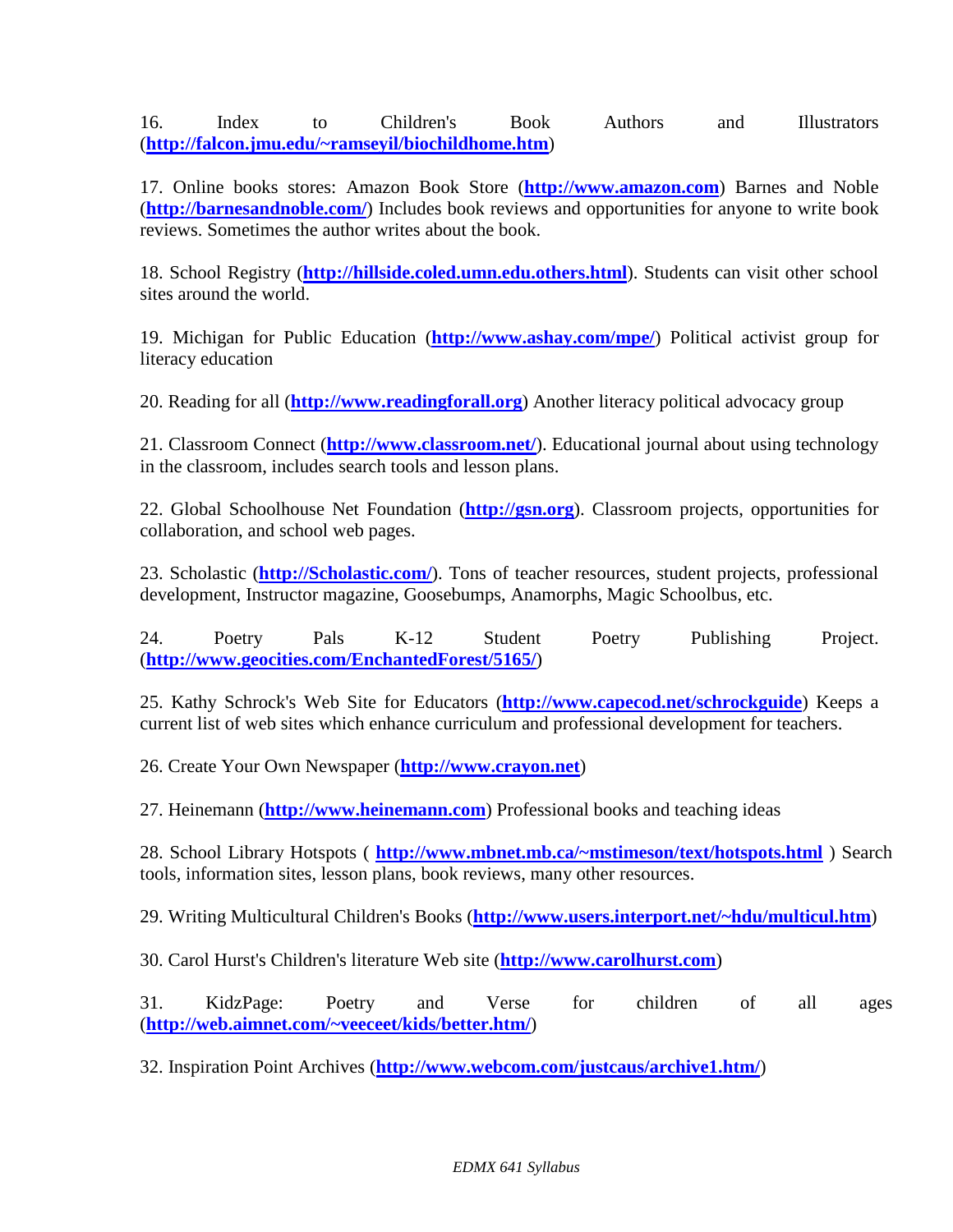32. Dav Pilkey's web site o'fun (**[www.pilkey.com/](http://www.pilkey.com/)**) Children's author with background on his books and teaching ideas. Fun site for kids.

33. Children's Literature Ring (**<http://www.geocities.com/Athens/3777/ring.html>**) A collection of web sites about children's literature.

34. Books every child should read (**<http://homearts.com/depts/relat/bookintr.htm>**)

35. Houghton Mifflin Kids Clubhouse(**<http://www.eduplace.com/kids/book/index.html>** )

36. Society of Children's Book Writers and Illustrators (**<http://www.scbwi.org/>**)

37. Hungry Mind Review: Literature for Teens (Author's Favorite Books) (**<http://www.bookwire.com/hmr/Review/recom.html>**)

38. Constitutional Rights Foundation (**[www.crf-usa.org/](http://www.crf-usa.org/)**) Their mission is to enable people to acquire a deeper understanding of citizenship. Teaching ideas and lesson plans available

39. Teacher Net (**[http://www.csulb.edu/~jmcasey/](http://www.csulb.edu/%7Ejmcasey/)**) Student Teacher Resource Page

40. GLSEN (**[www.glstn.org/](http://www.glstn.org/)**) Gay Lesbian Straight Educators Network

41. United States Senate (**[www.senate.gov/](http://www.senate.gov/)**)

42. Earthcam (**[www.earthcam.com](http://www.earthcam.com/)**) Video cameras view different parts of the world

43. Children's Book Council (**[http://www.cbcbooks.org](http://www.cbcbooks.org/)**)

44. Children's author: Jan Brett's home page (**<http://www.janbrett.com/>**)

45. Education Week on the web (**<http://www.edweek.com/>**)

46. Busy Teacher's Website (**<http://www.ceismc.gatech.edu/BusyT/>**)

47. Library of Congress (**<http://www.loc.gov/>**)

48. PBS (**[http://www.pbs.org](http://www.pbs.org/)**)

49. National Geographic (**[http://www.nationalgeographic.com](http://www.nationalgeographic.com/)**)

50. Jerome and Deborah's Big Page of Special Education Links (**[http://www.mts.net/~jgreenco/special.html](http://www.mts.net/%7Ejgreenco/special.html)**)

51. Quotations Page (**[www.starlingtech.com/quotes/](http://www.starlingtech.com/quotes/)**)

52. Books and book reviews (**<http://home.revealed.net/albee/pges/Books.html>**)